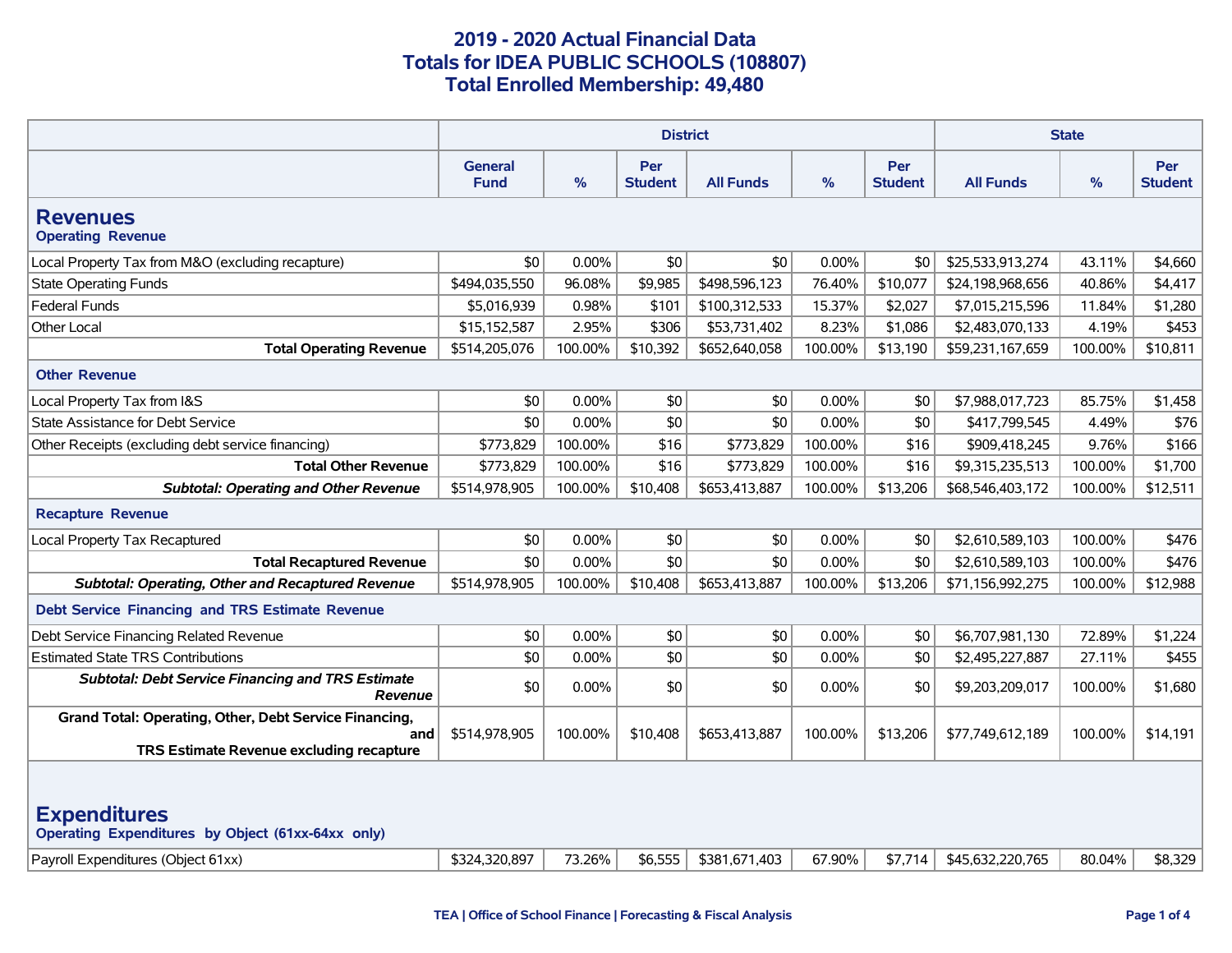|                                                                                    | <b>District</b>               |         |                       |                  |               | <b>State</b>          |                  |               |                       |
|------------------------------------------------------------------------------------|-------------------------------|---------|-----------------------|------------------|---------------|-----------------------|------------------|---------------|-----------------------|
|                                                                                    | <b>General</b><br><b>Fund</b> | %       | Per<br><b>Student</b> | <b>All Funds</b> | $\frac{9}{6}$ | Per<br><b>Student</b> | <b>All Funds</b> | $\frac{9}{6}$ | Per<br><b>Student</b> |
| Professional & Contracted Services (Object 62xx)                                   | \$49,577,974                  | 11.20%  | \$1,002               | \$64,065,940     | 11.40%        | \$1,295               | \$5,127,350,907  | 8.99%         | \$936                 |
| Supplies & Materials (Object 63xx)                                                 | \$21,827,385                  | 4.93%   | \$441                 | \$61,303,797     | 10.91%        | \$1,239               | \$4,914,857,654  | 8.62%         | \$897                 |
| Other Operating Expenditures (Object 64xx)                                         | \$46,944,156                  | 10.60%  | \$949                 | \$55,041,424     | 9.79%         | \$1,112               | \$1,339,390,963  | 2.35%         | \$244                 |
| <b>Total Operating Expenditures by Object</b>                                      | \$442,670,412                 | 100.00% | \$8,946               | \$562,082,564    | 100.00%       | \$11,360              | \$57,013,820,289 | 100.00%       | \$10,406              |
| Non-Operating Expenditures by Object                                               |                               |         |                       |                  |               |                       |                  |               |                       |
| Debt Services(Object 65xx)                                                         | \$30,584,898                  | 100.00% | \$618                 | \$30,618,585     | 100.00%       | \$619                 | \$9,524,076,242  | 47.61%        | \$1,738               |
| Capital Outlay (Object 66xx)                                                       | \$0                           | 0.00%   | \$0                   | \$0              | 0.00%         | \$0                   | \$10,481,863,702 | 52.39%        | \$1,913               |
| <b>Total Non-Operating Expenditures by Object</b>                                  | \$30,584,898                  | 100.00% | \$618                 | \$30,618,585     | 100.00%       | \$619                 | \$20,005,939,944 | 100.00%       | \$3,651               |
| <b>Grand Total: Operating and Non-Operating Expenditures</b><br>by Object          | \$473,255,310                 | 100.00% | \$9,565               | \$592,701,149    | 100.00%       | \$11,979              | \$77,019,760,233 | 100.00%       | \$14,058              |
| Operating Expenditures by Function (61xx-64xx only)<br>Instruction(Function 11,95) | \$210,475,071                 | 47.55%  | \$4,254               | \$251,556,302    | 44.75%        | \$5,084               | \$32,482,839,029 | 56.97%        | \$5,929               |
| Instructional Resources & Media Services (Function 12)                             | \$1,654,711                   | 0.37%   | \$33                  | \$2,989,991      | 0.53%         | \$60                  | \$620,523,428    | 1.09%         | \$113                 |
| Curriculum & Staff Development (Function 13)                                       | \$2,795,692                   | 0.63%   | \$57                  | \$3,400,952      | 0.61%         | \$69                  | \$1,283,086,493  | 2.25%         | \$234                 |
| Instructional Leadership (Function 21)                                             | \$18,577,304                  | 4.20%   | \$375                 | \$23,005,808     | 4.09%         | \$465                 | \$945,108,506    | 1.66%         | \$173                 |
| School Leadership (Function 23)                                                    | \$54,810,538                  | 12.38%  | \$1,108               | \$64,530,672     | 11.48%        | \$1,304               | \$3,397,560,197  | 5.96%         | \$620                 |
| Guidance Counseling Services (Function 31)                                         | \$16,220,535                  | 3.66%   | \$328                 | \$20,757,445     | 3.69%         | \$420                 | \$2,204,295,228  | 3.87%         | \$402                 |
| Social Work Services (Function 32)                                                 | \$719,181                     | 0.16%   | \$15                  | \$785,562        | 0.14%         | \$16                  | \$173,240,994    | 0.30%         | \$32                  |
| Health Services (Function 33)                                                      | \$2,639,190                   | 0.60%   | \$53                  | \$2,827,539      | 0.50%         | \$57                  | \$608,875,388    | 1.07%         | \$111                 |
| Transportation (Function 34)                                                       | \$19,951,564                  | 4.51%   | \$403                 | \$20,974,291     | 3.73%         | \$424                 | \$1,625,400,170  | 2.85%         | \$297                 |
| Food Services (Function 35)                                                        | \$1,141,766                   | 0.26%   | \$23                  | \$48,483,721     | 8.63%         | \$980                 | \$2,839,750,491  | 4.98%         | \$518                 |
| Extracurricular (Function 36)                                                      | \$4,801,997                   | 1.08%   | \$97                  | \$5,755,182      | 1.02%         | \$116                 | \$1,574,298,616  | 2.76%         | \$287                 |
| General Administration (Function 41,92)                                            | \$32,811,953                  | 7.41%   | \$663                 | \$35,792,693     | 6.37%         | \$723                 | \$1,833,390,327  | 3.22%         | \$335                 |
| Facilities Maintenance & Operations (Function 51)                                  | \$58,334,839                  | 13.18%  | \$1,179               | \$62,455,320     | 11.11%        | \$1,262               | \$5,475,939,693  | 9.60%         | \$999                 |
| Security & Monitoring Services (Function 52)                                       | \$3,620,502                   | 0.82%   | \$73                  | \$3,871,590      | 0.69%         | \$78                  | \$621,397,805    | 1.09%         | \$113                 |
| Data Processing Services (Function 53)                                             | \$13,779,675                  | 3.11%   | \$278                 | \$14,357,241     | 2.55%         | \$290                 | \$1,049,981,008  | 1.84%         | \$192                 |
| Community Services (Function 61)                                                   | \$335,894                     | 0.08%   | \$7                   | \$538,255        | 0.10%         | \$11                  | \$278,132,916    | 0.49%         | \$51                  |
| <b>Total Operating Expenditures by Function</b>                                    | \$442,670,412                 | 100.00% | \$8,946               | \$562,082,564    | 100.00%       | \$11,360              | \$57,013,820,289 | 100.00%       | \$10,406              |
| Non-Operating Expenditures by Function                                             |                               |         |                       |                  |               |                       |                  |               |                       |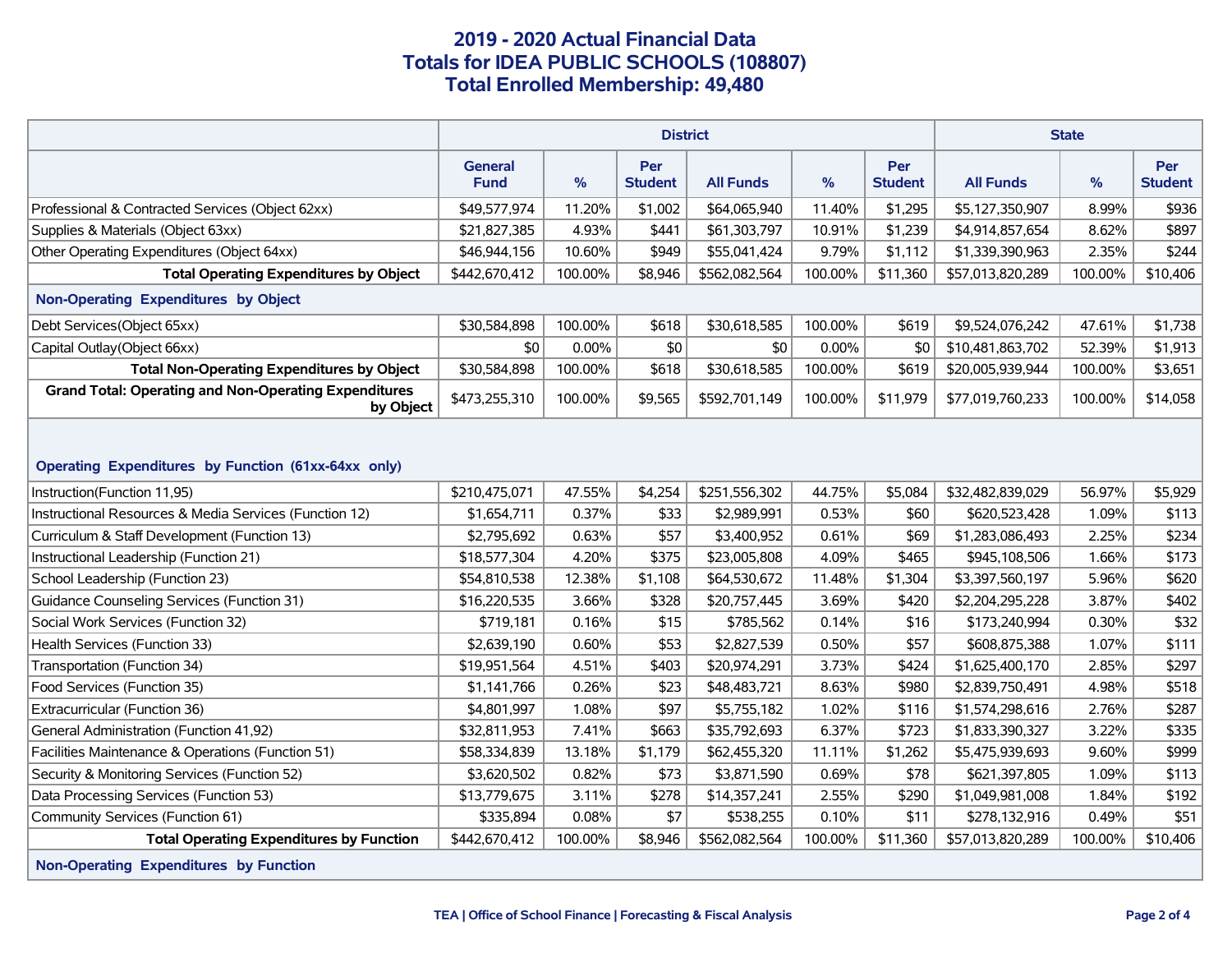|                                                                                                 | <b>District</b>               |         |                       |                  |         | <b>State</b>          |                  |         |                       |  |
|-------------------------------------------------------------------------------------------------|-------------------------------|---------|-----------------------|------------------|---------|-----------------------|------------------|---------|-----------------------|--|
|                                                                                                 | <b>General</b><br><b>Fund</b> | %       | Per<br><b>Student</b> | <b>All Funds</b> | $\%$    | Per<br><b>Student</b> | <b>All Funds</b> | %       | Per<br><b>Student</b> |  |
| Non-Operating Expenditures by Function (1x-9x) (65xx)                                           | \$30,584,898                  | 100.00% | \$618                 | \$30,618,585     | 100.00% | \$619                 | \$9,524,076,242  | 47.61%  | \$1,738               |  |
| Non-Operating Expenditures by Function (1x-9x) (66xx)                                           | \$0                           | 0.00%   | \$0                   | \$0              | 0.00%   | \$0                   | \$10,481,863,702 | 52.39%  | \$1,913               |  |
| <b>Total Non-Operating Expenditures by Function</b>                                             | \$30,584,898                  | 100.00% | \$618                 | \$30,618,585     | 100.00% | \$619                 | \$20,005,939,944 | 100.00% | \$3,651               |  |
| <b>Grand Total: Operating and Non-Operating Expenditures</b><br>by Function                     | \$473,255,310                 | 100.00% | \$9,565               | \$592,701,149    | 100.00% | \$11,979              | \$77,019,760,233 | 100.00% | \$14,058              |  |
| Operating Expenditures by Program Intent Code (PIC) (61xx-64xx only)                            |                               |         |                       |                  |         |                       |                  |         |                       |  |
| <b>Basic Educational Services (PIC 11)</b>                                                      | \$182,036,118                 | 41.12%  | \$3,679               | \$202,007,372    | 35.94%  | \$4,083               | \$24,808,865,963 | 43.51%  | \$4,528               |  |
| Gifted and Talented (PIC 21)                                                                    | \$0                           | 0.00%   | \$0                   | \$0              | 0.00%   | \$0                   | \$407,970,018    | 0.72%   | \$74                  |  |
| Career and Technical (PIC 22)                                                                   | \$474,310                     | 0.11%   | \$10                  | \$474,310        | 0.08%   | \$10                  | \$1,848,729,587  | 3.24%   | \$337                 |  |
| Students with Disabilities (PICs 23,33)                                                         | \$46,719,628                  | 10.55%  | \$944                 | \$54,033,369     | 9.61%   | \$1,092               | \$7,124,984,870  | 12.50%  | \$1,300               |  |
| State Compensatory Education (PICs 24, 26, 28, 29, 30, 34)                                      | \$59,891,335                  | 13.53%  | \$1,210               | \$78,555,718     | 13.98%  | \$1,588               | \$4,961,252,070  | 8.70%   | \$906                 |  |
| Bilingual (PICs 25,35)                                                                          | \$5,539,026                   | 1.25%   | \$112                 | \$6,135,995      | 1.09%   | \$124                 | \$666,494,835    | 1.17%   | \$122                 |  |
| High School Allotment (PIC 31)                                                                  | \$0                           | 0.00%   | \$0                   | \$0              | 0.00%   | \$0                   | \$198,008,871    | 0.35%   | \$36                  |  |
| PreKindergarten (PIC 32)                                                                        | \$0                           | 0.00%   | \$0                   | \$0              | 0.00%   | \$0                   | \$556,180,368    | 0.98%   | \$102                 |  |
| Early Education Allotment (PIC 36)                                                              | \$14,022,922                  | 3.17%   | \$283                 | \$14,022,922     | 2.49%   | \$283                 | \$817,733,874    | 1.66%   | \$149                 |  |
| Dyslexia or Related Disorder Services (PIC 37)                                                  | \$298,930                     | 0.07%   | \$6                   | \$298,930        | 0.05%   | \$6                   | \$247,840,811    | 0.50%   | \$45                  |  |
| College, Career, and Military Readiness (CCMR) (PIC 38)                                         | \$659,000                     | 0.15%   | \$13                  | \$659,000        | 0.12%   | \$13                  | \$225,233,881    | 0.46%   | \$41                  |  |
| Athletics/Related Activities (PIC 91)                                                           | \$4,159,005                   | 0.94%   | \$84                  | \$4,348,550      | 0.77%   | \$88                  | \$1,079,705,932  | 1.89%   | \$197                 |  |
| Un-Allocated (PIC 99)                                                                           | \$128,870,138                 | 29.11%  | \$2,604               | \$201,546,398    | 35.86%  | \$4,073               | \$14,070,819,209 | 24.68%  | \$2,568               |  |
| <b>Total Operating Expenditures by Program Intent Code</b><br>(PIC)                             | \$442,670,412                 | 100.00% | \$8,946               | \$562,082,564    | 100.00% | \$11,360              | \$57,013,820,289 | 100.00% | \$10,406              |  |
| Non-Operating Expenditures by PIC                                                               |                               |         |                       |                  |         |                       |                  |         |                       |  |
| Non-Operating Expenditures by PIC (1x-9x) (65xx)                                                | \$30,584,898                  | 100.00% | \$618                 | \$30,618,585     | 100.00% | \$619                 | \$9,524,076,242  | 47.61%  | \$1,738               |  |
| Non-Operating Expenditures by PIC (1x-9x) (66xx)                                                | \$0                           | 0.00%   | \$0                   | \$0              | 0.00%   | \$0                   | \$10,481,863,702 | 52.39%  | \$1,913               |  |
| <b>Total Non-Operating Expenditures by</b><br>Program Intent Code (PIC)                         | \$30,584,898                  | 100.00% | \$618                 | \$30,618,585     | 100.00% | \$619                 | \$20,005,939,944 | 100.00% | \$3,651               |  |
| <b>Grand Total: Operating and Non-Operating Expenditures</b><br>by<br>Program Intent Code (PIC) | \$473,255,310                 | 100.00% | \$9,565               | \$592,701,149    | 100.00% | \$11,979              | \$77,019,760,233 | 100.00% | \$14,058              |  |